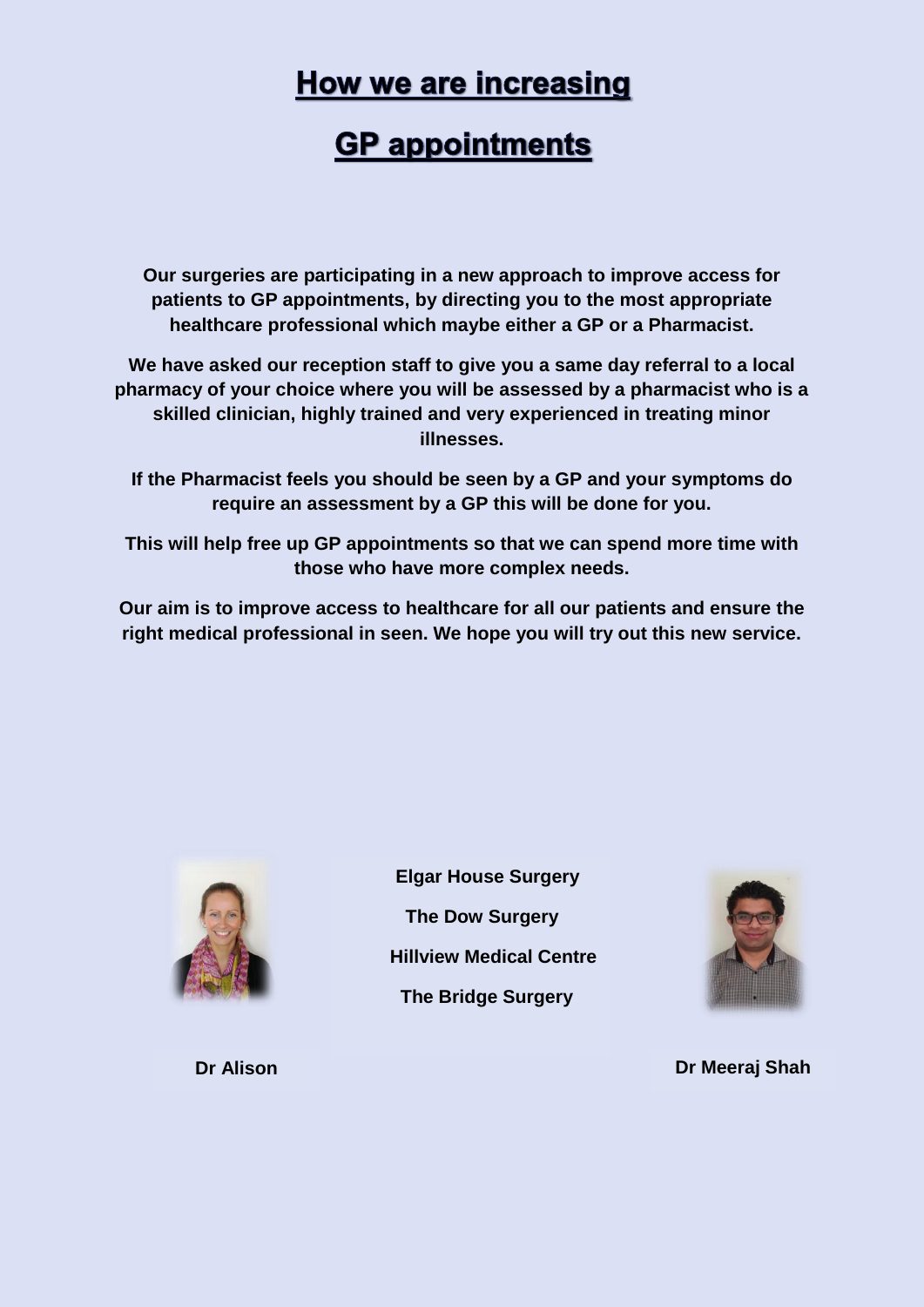# **Community Pharmacy Consultation Service**



# **Some of the minor illnesses a pharmacist**

#### **can help with**

- **Ear wax**
- **Headaches/migraine**
- **Cold and flu symptoms**
- **Urinary Tract infections in women**
- **Constipation**
- **Diarrhoea**
- **Rashes**
- **Athletes foot**
- **Cough**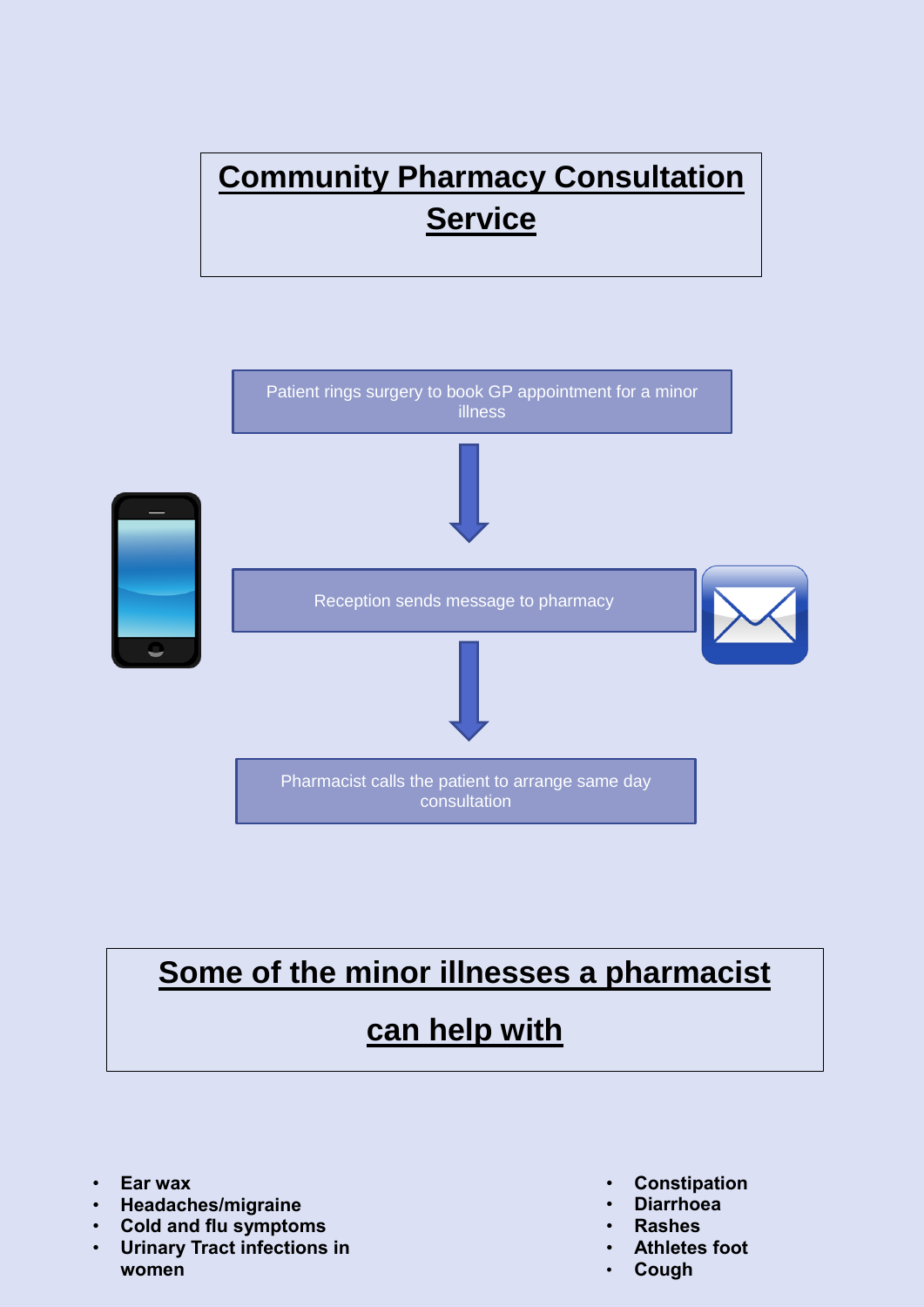# **Consultation with the Pharmacist**

### **Over the phone or in the pharmacy**

**Symptoms**

**What you've tried so far**

**Medicines taken regularly**

**Medical Conditions**

**Any allergies**



### Provide self-care advice or recommend a product

#### **Some of the local pharmacists can provide antibiotics For some conditions**



**Contact GP surgery to advice that the patient needs to be assessed by a GP either urgently today or for a routine appointment in the near future**